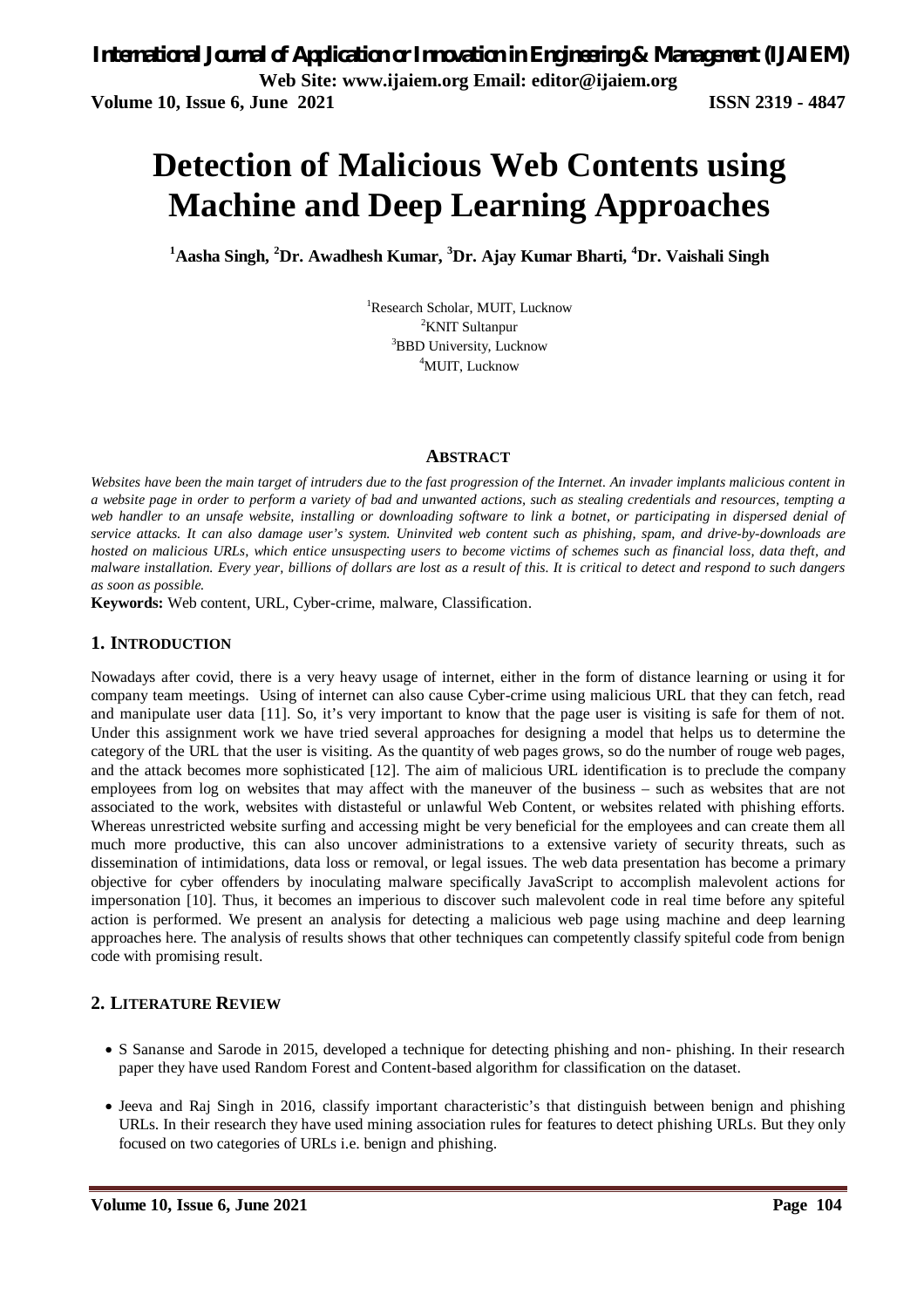## **Volume 10, Issue 6, June 2021 ISSN 2319 - 4847**

- Patil and Patil in 2016, utilized the URL string's static analysis to detect malicious web pages effectively. They used 79 static features of URLs that extracted from characteristics of benign and malicious URLs. They assessed machine learning algorithms on their dataset and their experimental analysis have showed a detection rate between 95% - 99%.
- Some scientists suggested URLNet, which is a convolutional neural network (CNN) technique for detection of malicious URLs using deep neural networks. Their model instigated unadventurous CNN for all words and characters of the URL (Le, Pham, Sahoo, and Hoi, 2018).
- An analysis and study proposed in this paper propose a neural network based approach; in this research work, they have used deep learning with convolutional neural network methodology that detects structures such as malicious URLs, files, and registry keys (Saxe and Berlin, 2017).
- A latest study fortifying URL address, a method using Event De-noising Convolutional Neural Network for Sequence Detection in malicious URL. Here the authors proposed a model to detect series of malicious URL from proxy logs with a low false positive rate (Shibahara - 2017).
- EDCNN is a specific CNN to decrease the negative impact of benign URLs redirected from compromised websites.
- Vazha yil, Vinaya kumar and Soman (2018), presented a comparative study between classical machine learning techniques and deep learning methods to detect malicious URLs.

## **3.PROBLEM STATEMENT AND DATASET**

To detect malicious URL categorically, we have used ISCX-URL-2016 dataset to evaluate accuracy of model. There are five types of malicious URL that are Benign, Spam, Phishing, Malware and Defacement that are mentioned in dataset and our main goal is to get better accuracy in classification of dataset by making minor changes in their approach or algorithm. We have used 70% dataset for training and rest 30% of the dataset used for testing purpose.

### **3.1 Description of Dataset**

We have taken divided dataset into two parts:

(a) Training dataset: For training dataset, we have different categories of dataset like: Benign, Spam, Phishing, Malware, and Defacement.

| (b) | Testing dataset: Same categories of dataset used for testing purpose. |  |
|-----|-----------------------------------------------------------------------|--|
|     |                                                                       |  |

| Data            | <b>Benign</b> | <b>Spam</b> | <b>Phishing</b> | <b>Malware</b> | <b>Defacement</b> | <b>Total</b> |
|-----------------|---------------|-------------|-----------------|----------------|-------------------|--------------|
| <b>Training</b> | 5478          | 4662        | 5286            | 4696           | 5565              | 25687        |
| <b>Testing</b>  | 2303          | 2036        | 2291            | 2015           | 2365              | 11010        |

### **3.2 Modified Approach**

### **Data pre-processing:**

For the pre-processing of data, first we sliced the URLs to use it as a features by "/", "-", "." and "com".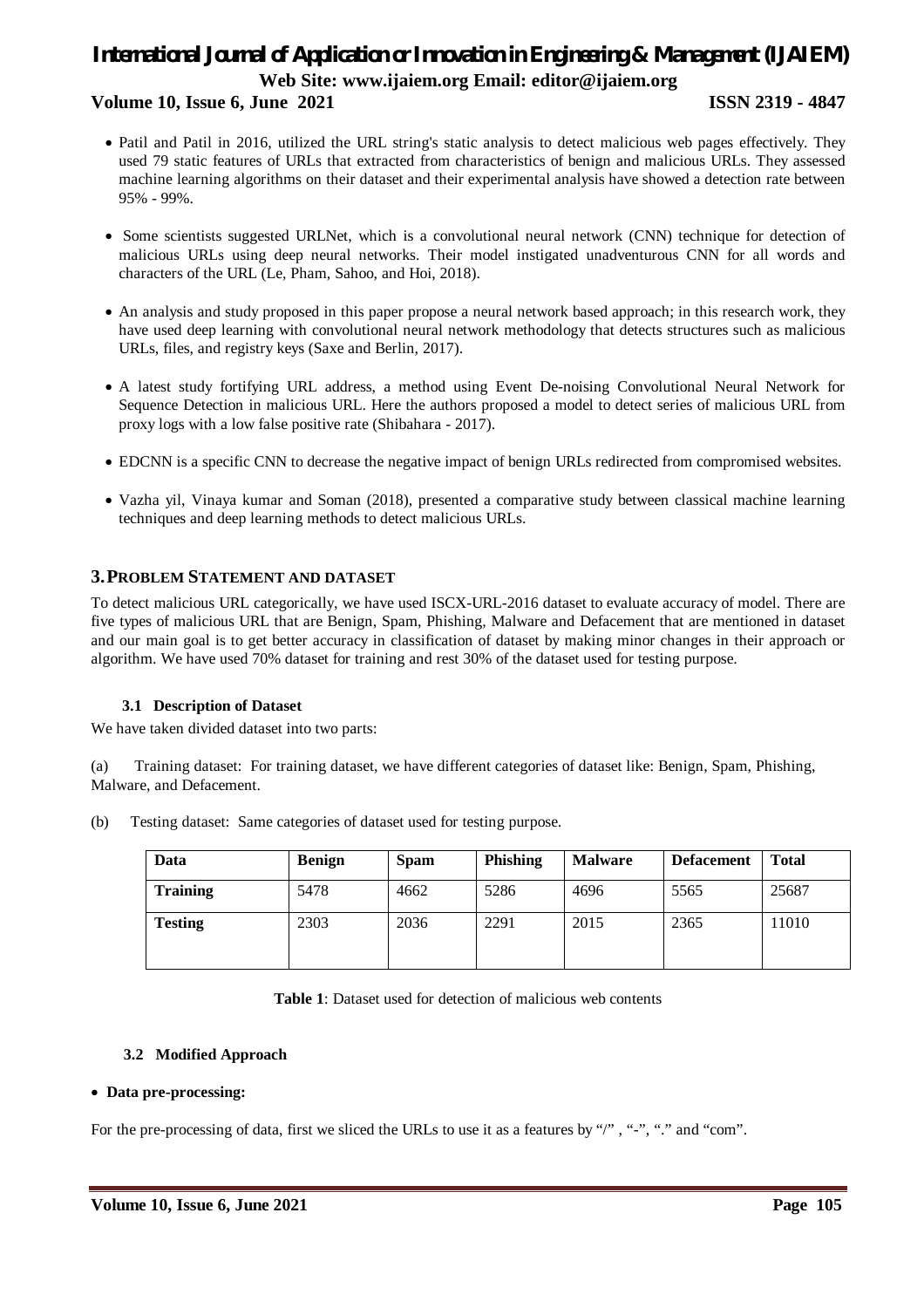**Volume 10, Issue 6, June 2021 ISSN 2319 - 4847** 

**For Example: http://1337x.to/torrent/1110018/Blackhat-2015-...** is changed into**:**

**['', 'to', 'torrent', '720p', 'h264', 'dl', 'dd5', "b'http:", "'", '2015', 'russian', 'rufgt', '1', 'web', '1337x.to', 'blackhat', '1110018', '1337x']**

 **Feature Extraction:** Then we have used "**TfidfVectorizer"** for extraction of feature from text words. We have used 70% data for training and rest 30% data for testing.

### **3.3 Machine Learning Approaches**

Machine Learning techniques offer a system that accomplishes (1) to learning by itself (2) and provide advancement from past experience (3) it does all without devising any definite program. Machine learning has the main ability to deliver capability to the computer system to acquire knowledge by design without any intervention of human being. Here we are applying two machine learning approaches for classification of data: (i) SVM and (ii) Random Forest



Fig. 1. Malicious URL Detection Model using Machine Learning.

## **3.3.1 SVM**

We have used Support Vector Classification from SVM to classify different malware URL classes. We have taken penalty value C=2 i.e., if a class belongs to wrong hyper plane then this will cost penalty.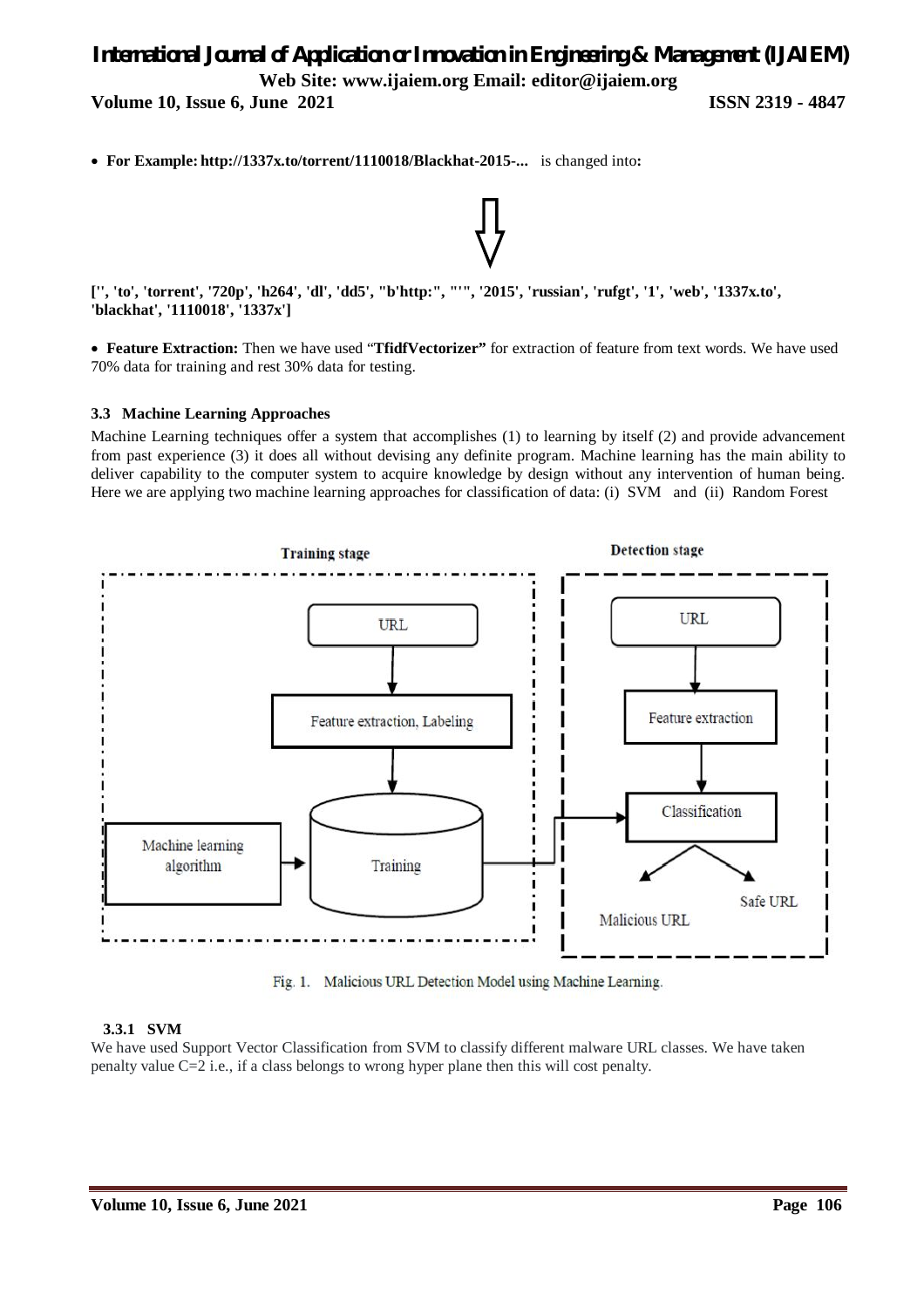**Volume 10, Issue 6, June 2021 ISSN 2319 - 4847** 

|              | precision |      | recall f1-score | support |  |
|--------------|-----------|------|-----------------|---------|--|
| benign       | 1.00      | 1.00 | 1.00            | 6514    |  |
| defacement   | 1.00      | 1.00 | 1.00            | 6811    |  |
| malware      | 1.00      | 0.99 | 1.00            | 3441    |  |
| phishing     | 0.99      | 0.98 | 0.99            | 3061    |  |
| spam         | 1.00      | 1.00 | 1.00            | 3606    |  |
| accuracy     |           |      | 1.00            | 23433   |  |
| macro avg    | 1.00      | 0.99 | 0.99            | 23433   |  |
| weighted avg | 1.00      | 1.00 | 1.00            | 23433   |  |

## **Fig. 2: Classification Report of SVM**

## **3.3.2 Random Forest**

We have taken 10 trees with random state 30 in our classification. There are 10 trees with random rows and features values and make decisions on class to learn.



**Fig. 3: Random Forest**

## **4.DEEP LEARNING APPROACH**

There are so many other methods and features designed by various experts that provide improvements in the performance for prediction models [1]. These procedures undergo with a number of limitations: (i) Incapability to effectually detention semantic implication and consecutive configurations in URL strings; (ii) Demanding considerable handbook feature engineering; and (iii) Incapability to handle unnoticed structures and simplify to check dataset. Deep Learning technique relates to the machine learning as it is a form of this technique but diverges in the usage of Neural Networks where we rouse the task of a brain to a definite amount and use a 3D hierarchy in dataset to recognize patterns that are much more beneficial.

## **4.1 CNN and LSTM method**

According to research paper by Emine Uçar[13], they have used CNN and LSTM model and they got 96% to 98% accuracy. In their research work they have used Layered model. In our research work, we have performed our analysis by implementing the different approach by applying the MLP (Multi-layer Perceptron).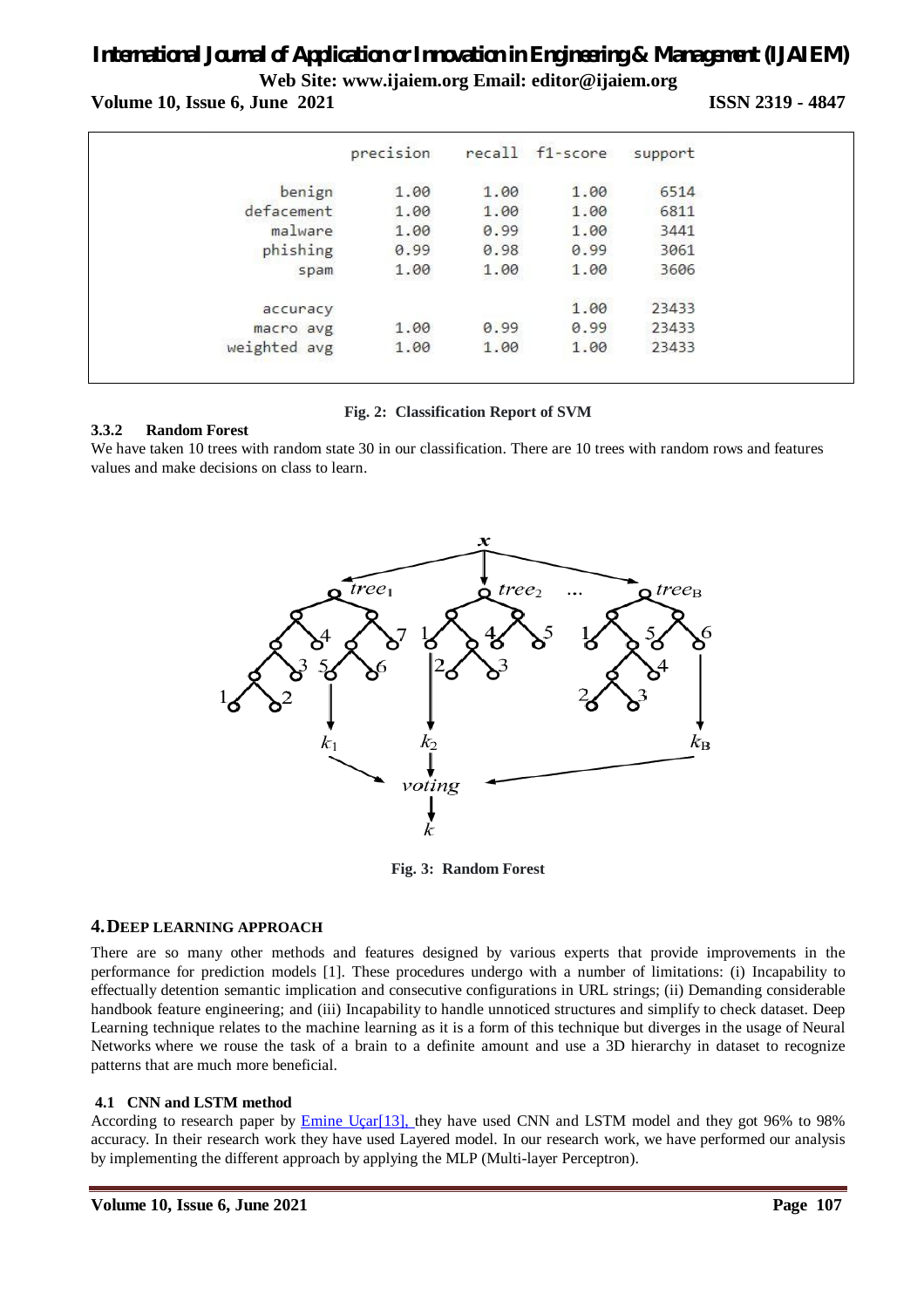## *International Journal of Application or Innovation in Engineering & Management (IJAIEM)* **Web Site: www.ijaiem.org Email: editor@ijaiem.org Volume 10, Issue 6, June 2021 ISSN 2319 - 4847**

 MLP Classifier stands for Multi-layer Perceptron classifier that it shows the connection by itself to a Neural Network. As the performance of different classification algorithms such as Naive Bayes or Support Vectors Classifier, the MLP.

 Classifier depends on a fundamental Neural Network to accomplish the assignment of classification. In this work, we have used Google colab environmental setting for running code. It gives all the resources that are required to run heavy codes.



**Fig. 4: Accuracy analysis of LSTM and CNN**

## **5.CONCLUSION**

In this research paper, we have analyzed the accuracy performance by applying different machine learning techniques and deep learning method. By using SVM (SVC) and Random Forest we get accuracy around 96%. By research paper by Emine Uçar [13], they get accuracy around 96% to 98% by using CNN and LSTM. We have used MLP i.e. Multilayer perceptron that gives accuracy result between 97% to 99% accuracy.

## **References**

- [1] M. Antonakakis, R. Perdisci, D. Dagon, W. Lee, and N. Feamster, "Building a dynamic reputation system for dns," in Proceedings of the 19th USENIX conference on Security, ser. USENIX Security'10. Berkeley, CA, USA: USENIX Association, 2010, pp. 18–18.
- [2] M. Akiyama, M. Iwamura, Y. Kawakoya, K. Aoki, and M. Itoh, "Design and implementation of high interaction client honeypot for drive-by-download attacks," IEICE Transactions on Communications, vol. E93.B, no. 5, pp. 1131– 1139, 2010.
- [3] M. Felegyhazi, C. Kreibich, and V. Paxson, "On the potential of proactive domain blacklisting," in Proceedings of the 3rd USENIX conference on Large-scale exploits and emergent threats: botnets, spyware, worms, and more, ser. LEET'10. Berkeley, CA, USA: USENIX Association, 2010, pp. 6–6.
- [4] J. Ma, L. K. Saul, S. Savage, and G. M. Voelker, "Beyond blacklists: learning to detect malicious web sites from suspicious URLs," in Proceedings of the 15th ACM SIGKDD international conference on Knowledge discovery and data mining, ser. KDD '09. New York, NY, USA: ACM, 2009, pp. 1245–1254.
- [5] A. Renjan, K. P. Joshi, S. N. Narayanan and A. Joshi, "DAbR: Dynamic attribute-based reputation scoring for malicious IP address detection", IEEE International Conference on Intelligence and Security Informatics (ISI), pp. 64-69, Nov 2018.
- [6] V. Paxson, "Bro: a system for detecting network intruders in real-time," in Proceedings of the 7th conference on USENIX Security Symposium - Volume 7. Berkeley, CA, USA: USENIX Association, 1998, pp. 3–3.